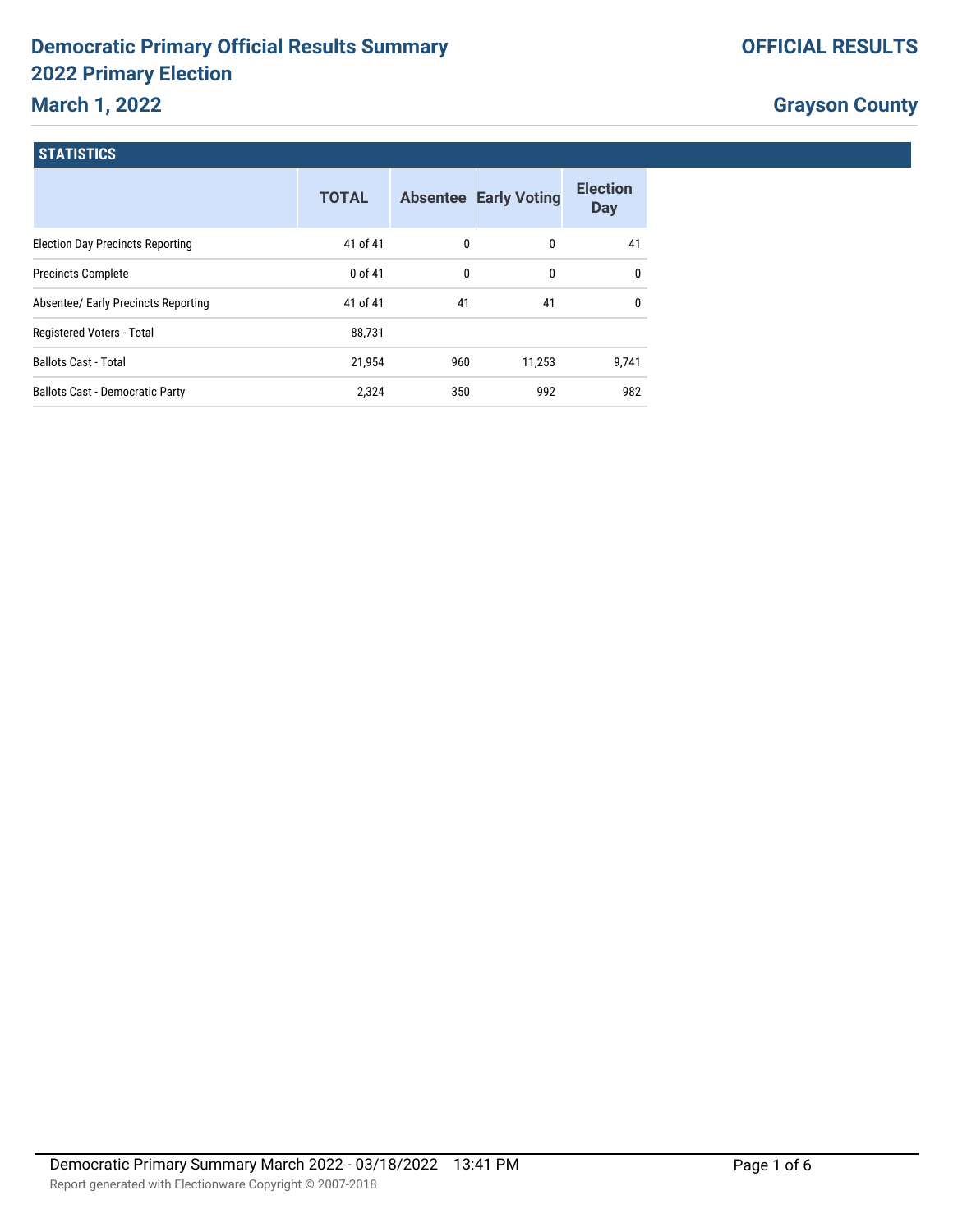### **DEM US Rep, District 4**

Vote For 1

|                         | <b>TOTAL</b> | VOTE %  |     | <b>Absentee Early Voting</b> | <b>Election</b><br><b>Day</b> |
|-------------------------|--------------|---------|-----|------------------------------|-------------------------------|
| Iro Omere               | 2.020        | 100.00% | 281 | 882                          | 857                           |
| <b>Total Votes Cast</b> | 2,020        | 100.00% | 281 | 882                          | 857                           |

### **DEM Governor**

Vote For 1

|                             | <b>TOTAL</b> | <b>VOTE %</b> |     | <b>Absentee Early Voting</b> | <b>Election</b><br><b>Day</b> |
|-----------------------------|--------------|---------------|-----|------------------------------|-------------------------------|
| Joy Diaz                    | 109          | 4.80%         | 8   | 42                           | 59                            |
| Michael Cooper              | 114          | 5.02%         | 12  | 55                           | 47                            |
| Beto O'Rourke               | 1,988        | 87.62%        | 320 | 849                          | 819                           |
| <b>Rich Wakeland</b>        | 41           | 1.81%         | 6   | 20                           | 15                            |
| Inocencio (Inno) Barrientez | 17           | 0.75%         | 0   | 7                            | 10                            |
| <b>Total Votes Cast</b>     | 2,269        | 100.00%       | 346 | 973                          | 950                           |

### **DEM Lieutenant Governor**

|                         | <b>TOTAL</b> | <b>VOTE %</b> |     | <b>Absentee Early Voting</b> | <b>Election</b><br><b>Day</b> |
|-------------------------|--------------|---------------|-----|------------------------------|-------------------------------|
| Mike Collier            | 831          | 38.38%        | 151 | 364                          | 316                           |
| Carla Brailey           | 715          | 33.03%        | 96  | 306                          | 313                           |
| Michelle Beckley        | 619          | 28.59%        | 66  | 268                          | 285                           |
| <b>Total Votes Cast</b> | 2,165        | 100.00%       | 313 | 938                          | 914                           |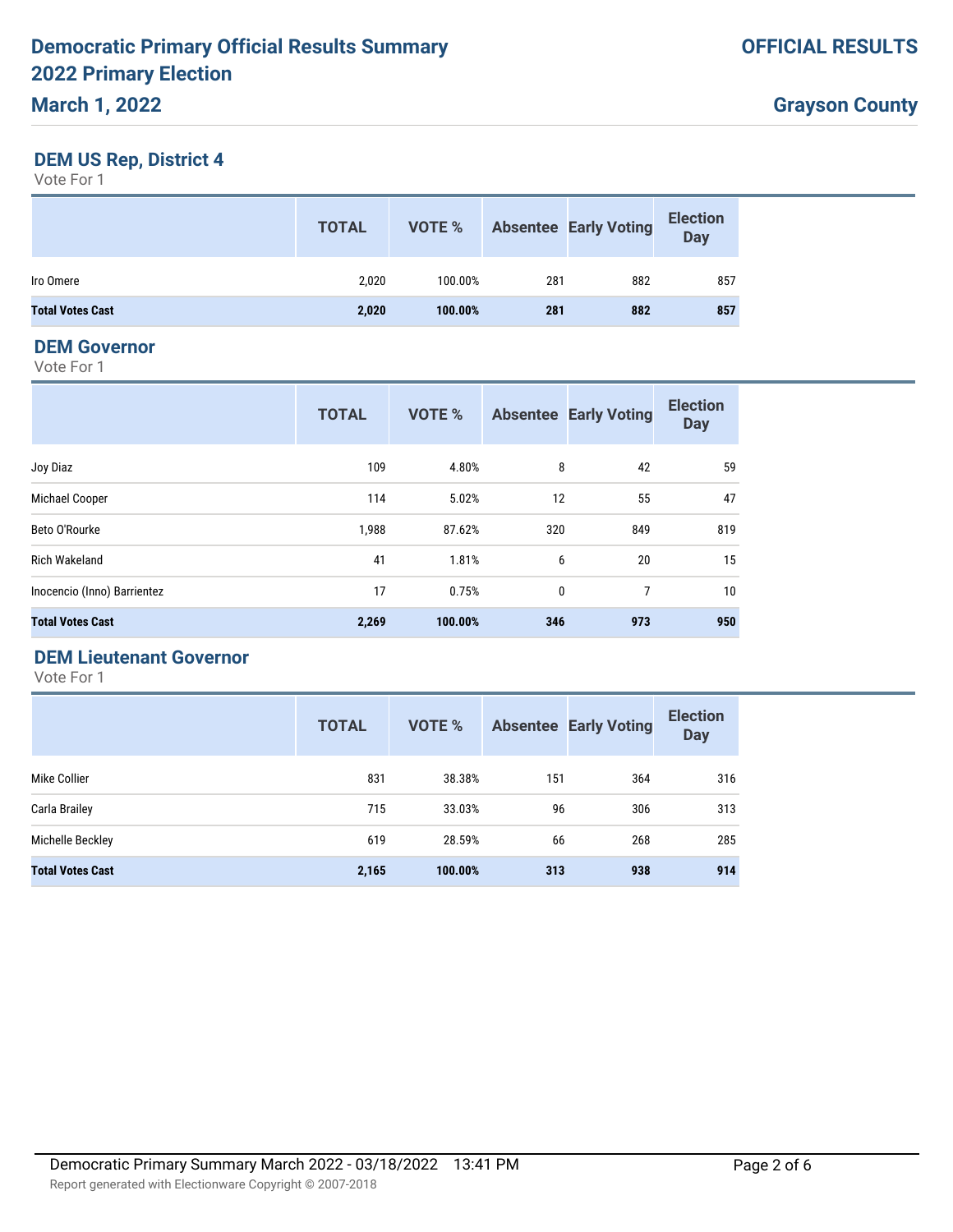#### **DEM Attorney General**

Vote For 1

|                         | <b>TOTAL</b> | <b>VOTE %</b> |     | <b>Absentee Early Voting</b> | <b>Election</b><br><b>Day</b> |
|-------------------------|--------------|---------------|-----|------------------------------|-------------------------------|
| Lee Merritt             | 488          | 22.38%        | 64  | 197                          | 227                           |
| Joe Jaworski            | 425          | 19.49%        | 112 | 180                          | 133                           |
| Mike Fields             | 362          | 16.60%        | 64  | 155                          | 143                           |
| Rochelle Mercedes Garza | 791          | 36.27%        | 75  | 352                          | 364                           |
| S. "Tbone" Raynor       | 115          | 5.27%         | 8   | 57                           | 50                            |
| <b>Total Votes Cast</b> | 2,181        | 100.00%       | 323 | 941                          | 917                           |

### **DEM Comptroller of Public Accounts**

Vote For 1

|                         | <b>TOTAL</b> | <b>VOTE %</b> |     | <b>Absentee Early Voting</b> | <b>Election</b><br><b>Day</b> |
|-------------------------|--------------|---------------|-----|------------------------------|-------------------------------|
| <b>Tim Mahoney</b>      | 619          | 28.95%        | 85  | 273                          | 261                           |
| Janet T. Dudding        | 973          | 45.51%        | 182 | 406                          | 385                           |
| Angel Luis Vega         | 546          | 25.54%        | 49  | 237                          | 260                           |
| <b>Total Votes Cast</b> | 2,138        | 100.00%       | 316 | 916                          | 906                           |

### **DEM Comm General Land Office**

|                         | <b>TOTAL</b> | <b>VOTE %</b> |     | <b>Absentee Early Voting</b> | <b>Election</b><br><b>Day</b> |
|-------------------------|--------------|---------------|-----|------------------------------|-------------------------------|
| Sandragrace Martinez    | 711          | 33.29%        | 59  | 327                          | 325                           |
| Michael Lange           | 592          | 27.72%        | 98  | 261                          | 233                           |
| Jay Kleberg             | 413          | 19.34%        | 103 | 165                          | 145                           |
| Jinny Suh               | 420          | 19.66%        | 61  | 170                          | 189                           |
| <b>Total Votes Cast</b> | 2,136        | 100.00%       | 321 | 923                          | 892                           |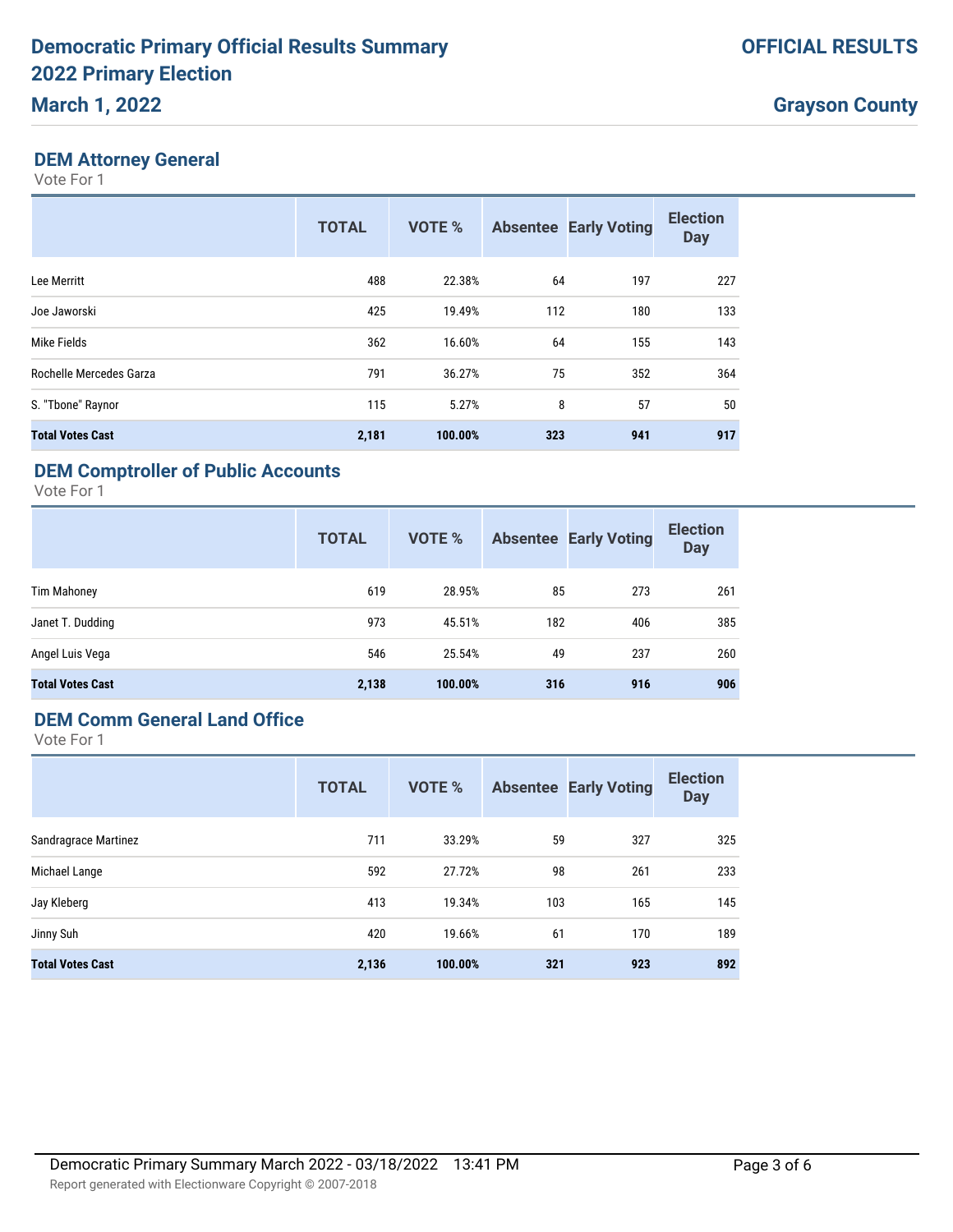### **March 1, 2022**

### **DEM Commissioner of Agriculture**

Vote For 1

|                         | <b>TOTAL</b> | <b>VOTE %</b> |     | <b>Absentee Early Voting</b> | <b>Election</b><br><b>Day</b> |
|-------------------------|--------------|---------------|-----|------------------------------|-------------------------------|
| Ed Ireson               | 591          | 27.29%        | 117 | 249                          | 225                           |
| Susan Hays              | 1,575        | 72.71%        | 200 | 681                          | 694                           |
| <b>Total Votes Cast</b> | 2,166        | 100.00%       | 317 | 930                          | 919                           |

### **DEM Railroad Commissioner**

Vote For 1

|                         | <b>TOTAL</b> | VOTE %  |     | <b>Absentee Early Voting</b> | <b>Election</b><br><b>Day</b> |
|-------------------------|--------------|---------|-----|------------------------------|-------------------------------|
| Luke Warford            | 2.070        | 100.00% | 305 | 882                          | 883                           |
| <b>Total Votes Cast</b> | 2,070        | 100.00% | 305 | 882                          | 883                           |

### **DEM Justice, Supreme Court, Pl 3**

Vote For 1

|                         | <b>TOTAL</b> | VOTE %  |     | Absentee Early Voting | <b>Election</b><br>Day |
|-------------------------|--------------|---------|-----|-----------------------|------------------------|
| Erin A. Nowell          | 2.093        | 100.00% | 304 | 897                   | 892                    |
| <b>Total Votes Cast</b> | 2,093        | 100.00% | 304 | 897                   | 892                    |

### **DEM Justice, Supreme Court, Pl 5**

Vote For 1

|                         | <b>TOTAL</b> | VOTE %  |     | <b>Absentee Early Voting</b> | <b>Election</b><br>Day |
|-------------------------|--------------|---------|-----|------------------------------|------------------------|
| Amanda Reichek          | 2,082        | 100.00% | 300 | 900                          | 882                    |
| <b>Total Votes Cast</b> | 2,082        | 100.00% | 300 | 900                          | 882                    |

#### **DEM Justice, Supreme Court, Pl 9**

|                         | <b>TOTAL</b> | VOTE %  |     | <b>Absentee Early Voting</b> | <b>Election</b><br>Day |
|-------------------------|--------------|---------|-----|------------------------------|------------------------|
| Julia Maldonado         | 2,082        | 100.00% | 298 | 902                          | 882                    |
| <b>Total Votes Cast</b> | 2,082        | 100.00% | 298 | 902                          | 882                    |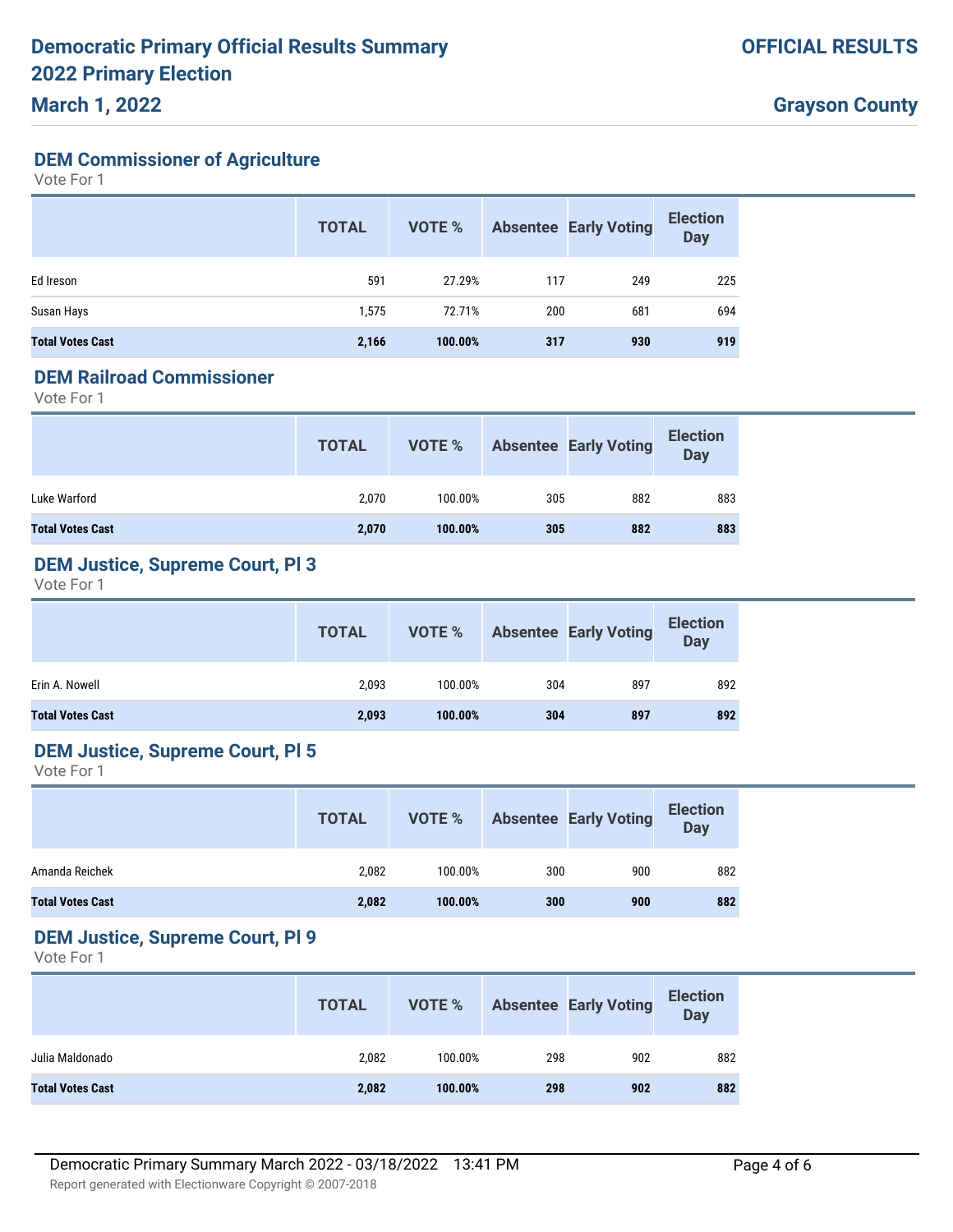#### **DEM Judge, Ct of Crim App, Pl 5**

Vote For 1

|                         | <b>TOTAL</b> | VOTE %  |     | <b>Absentee Early Voting</b> | <b>Election</b><br><b>Day</b> |
|-------------------------|--------------|---------|-----|------------------------------|-------------------------------|
| Dana Huffman            | 2,080        | 100.00% | 300 | 892                          | 888                           |
| <b>Total Votes Cast</b> | 2,080        | 100.00% | 300 | 892                          | 888                           |

#### **DEM Judge, Ct of Crim App, Pl 6**

Vote For 1

|                         | <b>TOTAL</b> | VOTE %  |     | <b>Absentee Early Voting</b> | <b>Election</b><br>Day |
|-------------------------|--------------|---------|-----|------------------------------|------------------------|
| Robert Johnson          | 2.053        | 100.00% | 298 | 881                          | 874                    |
| <b>Total Votes Cast</b> | 2,053        | 100.00% | 298 | 881                          | 874                    |

### **DEM Member, State BoE, Dist 12**

Vote For 1

|                         | <b>TOTAL</b> | VOTE %  |     | <b>Absentee Early Voting</b> | <b>Election</b><br>Day |
|-------------------------|--------------|---------|-----|------------------------------|------------------------|
| Alex Cornwallis         | 1,005        | 46.90%  | 161 | 435                          | 409                    |
| Roberto Velasco         | 1,138        | 53.10%  | 146 | 489                          | 503                    |
| <b>Total Votes Cast</b> | 2,143        | 100.00% | 307 | 924                          | 912                    |

### **DEM Justice, 5th Ct of App Dist, Pl 4**

Vote For 1

|                         | <b>TOTAL</b> | VOTE %  |     | <b>Absentee Early Voting</b> | <b>Election</b><br>Day |
|-------------------------|--------------|---------|-----|------------------------------|------------------------|
| Maricela Moore          | 2.073        | 100.00% | 297 | 893                          | 883                    |
| <b>Total Votes Cast</b> | 2,073        | 100.00% | 297 | 893                          | 883                    |

#### **DEM Justice, 5th Ct of App Dist, Pl 7**

|                         | <b>TOTAL</b> | VOTE %  |     | <b>Absentee Early Voting</b> | <b>Election</b><br><b>Day</b> |
|-------------------------|--------------|---------|-----|------------------------------|-------------------------------|
| Nancy Kennedy           | 2.066        | 100.00% | 299 | 894                          | 873                           |
| <b>Total Votes Cast</b> | 2,066        | 100.00% | 299 | 894                          | 873                           |